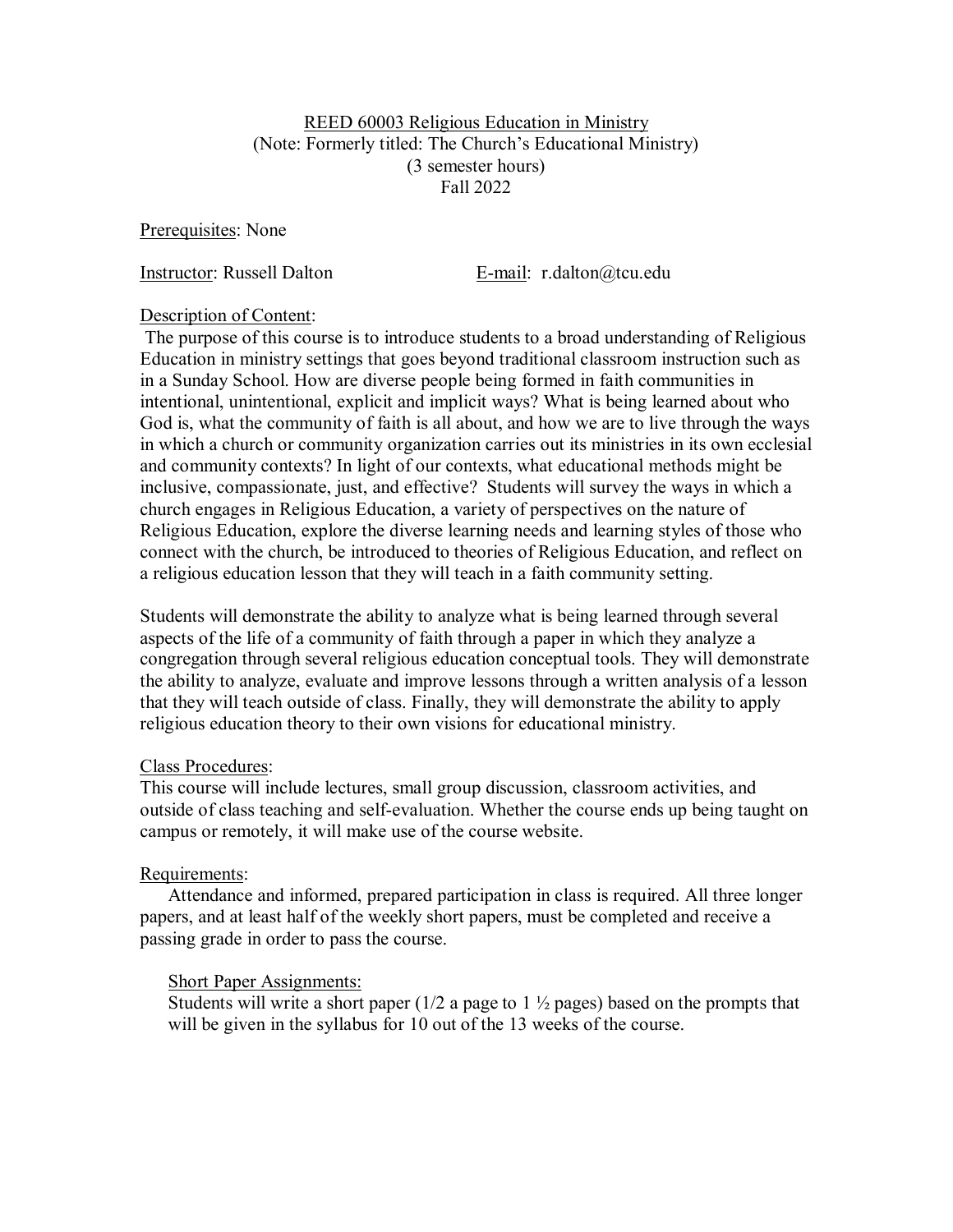Long Paper Assignments:

- 1. "What is being learned through the life of your congregation?" paper. Students will submit an 8-11-page paper. The paper will use a variety of concepts introduced in the course to analyze what is being learned through aspects of the life of a particular community of faith outside of classroom settings about who God is, what the community of faith should be, and how we are to live out the life of faith. More detailed instructions for the assignment will be provided with the syllabus. Papers will cite course texts.
- 2. "Lesson Plan Analysis" paper. Students will teach a lesson or facilitate a religious education event in a church or community context and analyze the lesson with reference to the course texts and class content in an 8-11-page paper. Students should schedule an opportunity to teach a lesson as soon as possible. Students will analyze their lesson in terms of its goals, use of the Bible or other sacred text, participants (in terms of theological worlds, multiple intelligences, etc.) and process and method, making reference to texts and other course content. More detailed instructions for the assignment will be provided with the syllabus. Papers will cite course texts.
- 3. "Your educational ministry vision" and lesson paper. Students will be able to work on this paper throughout the semester. Write a 9-12-page paper presenting your hopes and vision for the educational ministry of your future community of faith or ministry and a lesson outline using a model introduced in the class. Students will address various concepts that have been presented throughout the semester and write up a lesson outline using one of several models of teaching introduced at the end of the semester. More detailed instructions for the assignment will be provided with the syllabus. Papers will cite course texts.

# Required Texts:

- 1. Denise Janssen, ed., *Educating for Redemptive Community* (Wipf & Stock, 2015). ISBN 1498208169. Retail: \$22.00.
- 2. Thomas H. Groome, *Will There Be Faith?* (Harper One, 2011) ISBN 978-0-06- 203728-2. Retail: \$15.99
- 3. Robert W. Pazmiño, *Latin American Journey: Insights for Christian Education in North America* (Wipf & Stock Publishers, 2002) ISBN 1-59244-034-7 \$23.00
- 4. Anne Streaty Wimberly, *Soul Stories: African American Christian Education: Revised* (Abingdon, 2005) ISBN**:** 068749432X \$19.00.

Additional required articles and essays will be provided.

# Recommended Texts:

- 1. W. Paul Jones, *Theological Worlds: Understanding the Alternative Rhythms of Christian Belief* (Abingdon, 1989) ISBN 0687414709 Retail: \$23.50
- 2. Maria Harris, *Fashion Me a People: Curriculum in the Church*, (Westminster/John Knox Press, 1989) ISBN 0664240526 \$24.95
- 3. Kenneth H. Hill, *Religious Education in the African American Tradition: A Comprehensive Introduction* (Chalice Press, 2007) ISBN 0827208200. \$26.99